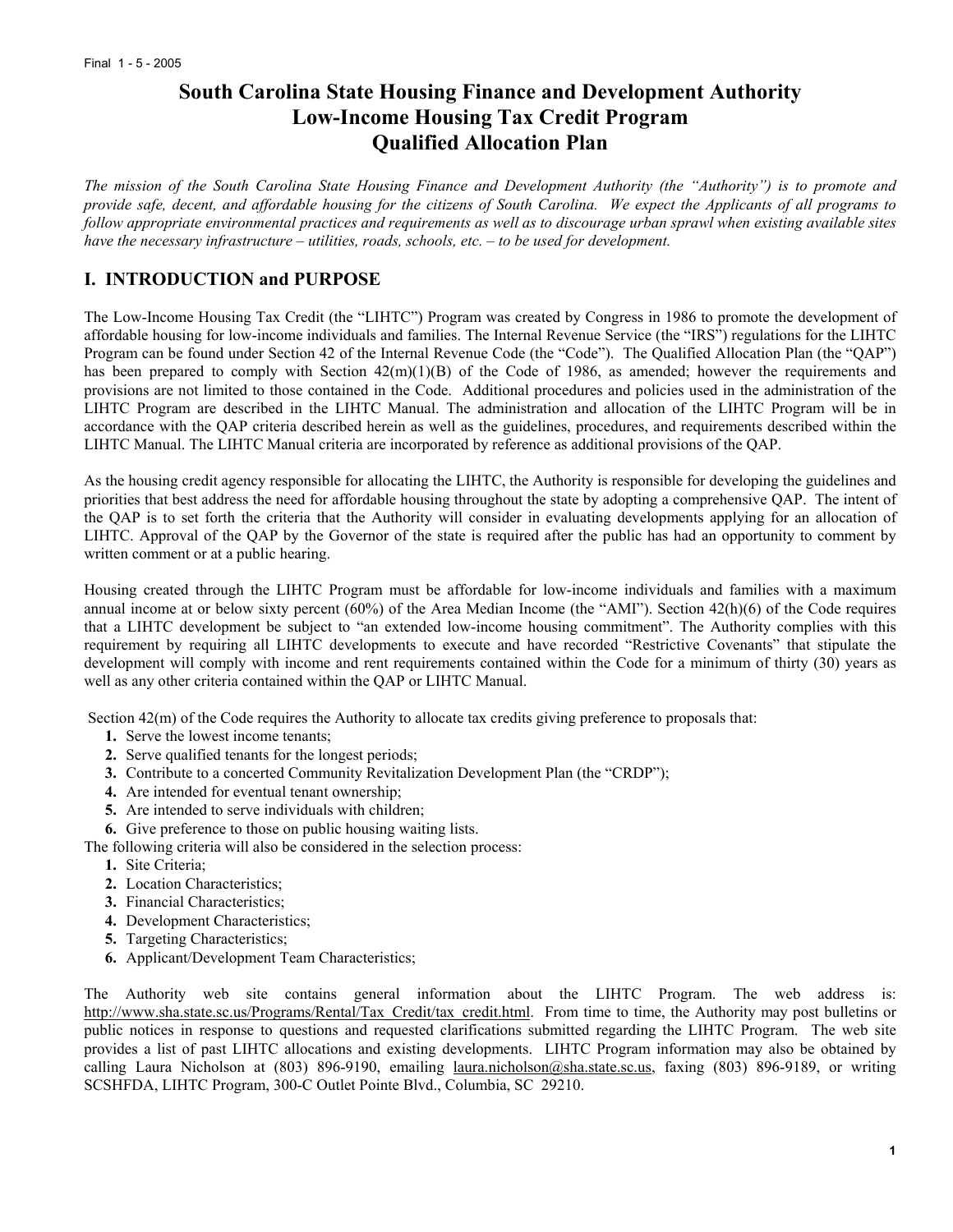# **II. CRITERIA for TIER ONE REVIEW**

The Authority, at its sole discretion, may reject a site based on information submitted in the application package, the site review findings, or other information obtained that the Authority determines renders the site undesirable for a LIHTC development.

### **1. Positive Site Characteristics**:

**a)** Preference for sites located within one (1) mile, two (2) miles, or three (3) miles by public paved road to no less than three (3) services appropriate to its tenant population according to the applicable distance.

|           | Preference by distance – Site within:            | 1 Mile | 2 Miles | 3 Miles |
|-----------|--------------------------------------------------|--------|---------|---------|
| Services: | <b>Full Service Grocery Store</b>                | X      |         |         |
|           | Convenience Store                                | X      |         |         |
|           | Pharmacy                                         | X      |         |         |
|           | Restaurant                                       | X      | X       |         |
|           | Fire Station                                     | X      | X       | X       |
|           | Police Station                                   | X      | X       | X       |
|           | Hospital / Health Department                     | X      | X       | X       |
|           | Doctor's Office (General<br>Practitioners Only)  | X      | X       | X       |
|           | Public Library - No School<br>Libraries accepted | X      | X       | X       |
|           | <b>Public Schools</b>                            | X      | X       | X       |
|           | Public Park/Playgrounds                          | X      | X       | X       |

- **b)** Site is relatively flat with entrance(s) at or above access road grade with negligible water runoff from adjacent properties. Access road(s) must be paved and dedicated to appropriate governmental body for maintenance;
- **c)** Site is integrated within a compatible residential community;
- **d)** Site is not isolated in areas with large tracts of undeveloped land;
- **e)** Site is surrounded by land uses that are compatible with the proposed development and reflects similar land use types and/or architectural styles;
- **f)** Infill sites with proposed new construction in a neglected and/or distressed neighborhood that has the potential to help stabilize and/or reverse the trend of declining neighborhood values within the incorporated limits of a municipality. Infill sites are restricted to a maximum of five (5) acres and are generally surrounded by other developed properties that are complimentary to the proposed development.

**For Tier One site considerations other than #1 above, the Authority defines its determination of "within one-half (1/2) mile" or "within five hundred (500) feet" as the shortest distance between the closest site boundary line to the detrimental site characteristic. This distance is also known as "as the crow flies."**

- **2.** The following **Detrimental Site Characteristics** are **not allowed**. This list is not all inclusive and may be expanded:
	- **a)** Sites within one-half (½) mile of a storage area for hazardous or noxious materials, a sewage treatment plant, an active or inactive sanitary landfill, and/or solid waste facility;
	- **b)** Sites where any portion or boundary of proposed site is located on or touching any portion or boundary of an easement containing an electric or communications substation. In addition, no portion can be within five hundred (500) feet of any actual substation, regardless of whether it is active or inactive;
	- **c)** New construction sites where any portion contains or permits any easements for overhead electric power lines, regardless of voltage, and/or such electric power lines encumber the proposed site with the exception of the outside perimeter of the site for the distribution of electric service for other unrelated properties;
	- **d)** Sites within one-half (½) mile of an operating industrial plant that may pose a safety risk, hazard, nuisance or other negative impact;
	- **e)** Sites where the Authority determines there are unacceptable levels of noise, odor, traffic, and/or other nuisance pollution.
- **3. Detrimental Site Characteristics** that could cause a proposed site to be excluded from further consideration in the Authority's sole determination:
	- **a)** Sites where any portion is located within the fall distance of any pole, tower or support structure of a high voltage transmission power line, communications transmission tower, microwave relay dish or tower, or commercial satellite dish (radio, TV cable, etc.). For field analysis, the Authority will use tower height as the fall distance. For the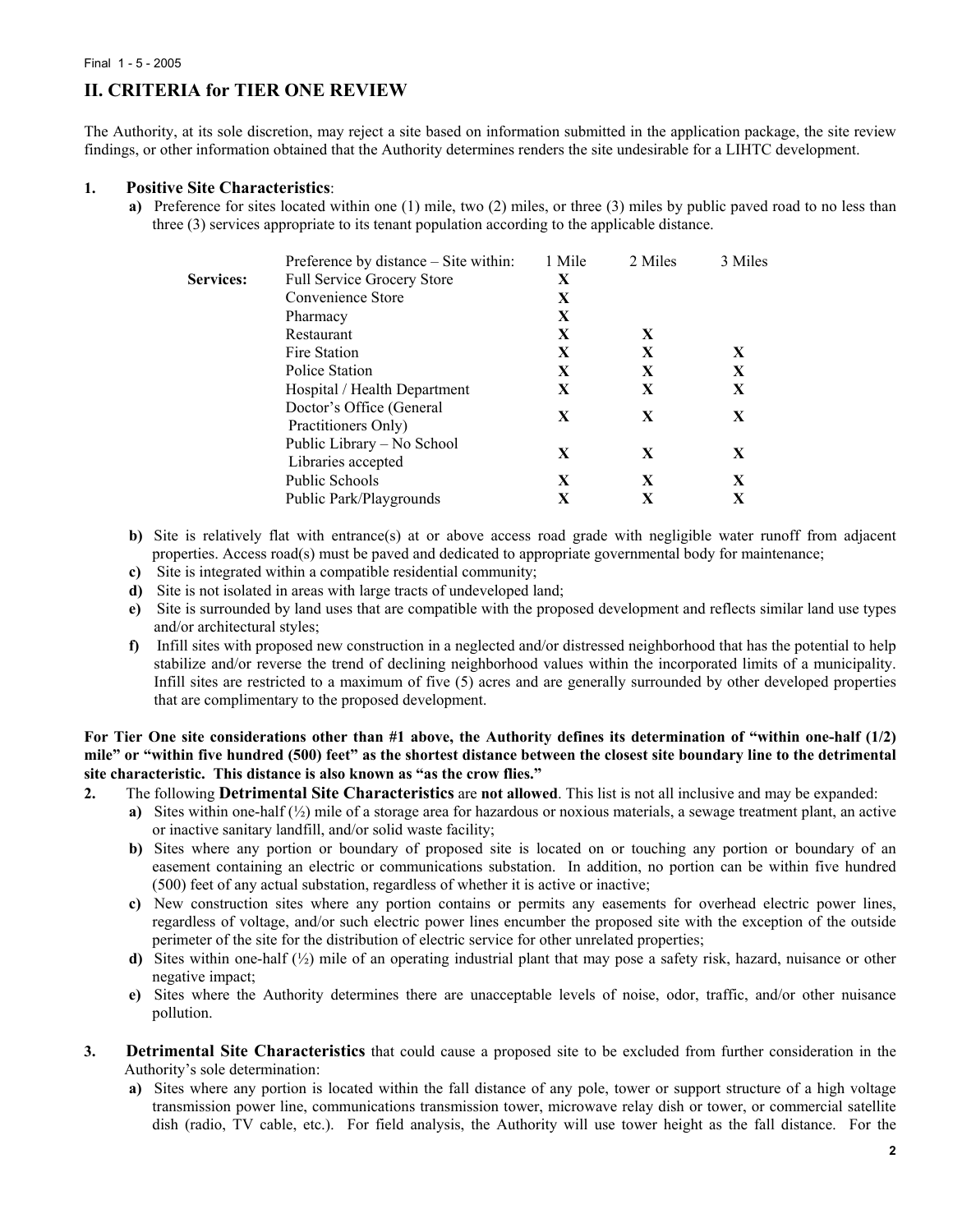purpose of the QAP, a high voltage electric transmission line is a power line that carries high voltage at any given moment greater than 60KV (sixty kilovolts);

- **b)** Sites less than five hundred (500) feet from any type junkyard, trash heap, dump pile, or other eyesore as determined by the Authority;
- **c)** Rehabilitation, acquisition with rehabilitation, or adaptive reuse sites where any portion allows any easements or encumbrances for overhead electric power lines, regardless of voltage, and/or such electric power lines run through the proposed site other than the outside perimeter to distribute electric power to unrelated properties;
- **d)** Sites where a nearby active railroad causes excessive noise and vibration. An Applicant submitting a proposed development within five hundred (500) feet of an active, in use railroad(s) is required to submit, from a qualified professional, an objective third party noise study that addresses the impact of the nearby railroad, specifically the frequency, noise levels, and shock vibrations levels, on the proposed development. The study must adhere to the U. S. Department of Housing and Urban Development (the "HUD") environmental criteria and standard for noise abatement regulation, which states the maximum acceptable day/night average decibel level of sixty-five (65) dBA for exterior noise, along with any other analysis deemed pertinent to the noise study and its conclusion. The study must state the average decibel level on the site is less than sixty-five (65) dBA and must support the placement of the development on the proposed site. Those sites where exterior noise is above sixty-five (65) dBA but not exceeding seventy-five (75) dBA may be submitted; however, a noise mitigation plan must also be submitted. The mitigation plan must specifically state what measures will be used to reduce the noise levels at the site and the noise study must indicate that the measures to be used will bring the unacceptable noise level at the site down to the acceptable noise level of less than sixty-five (65) dBA. The Authority, in its sole discretion, may approve or reject the site regardless of the conclusions reported in the study;
- **e)** Sites where the Authority determines the slope/terrain is not acceptable for development and contributes to excessive site preparation costs. Examples of such are where the one hundred (100) year flood zone covers the entire site, excessive fill dirt is required for construction, blasting of rock is required for construction, etc.;
- **f)** Sites where there are existing wetlands (jurisdictional or non-jurisdictional), streams, ravines, drainage and/or waterways on or adjacent to the site that potentially could negatively affect the development;
- **g)** Sites within five hundred (500) feet of pipelines (excluding low pressure natural gas distribution lines, water and sewer lines).
- **4.** The following **Detrimental Development Characteristics** are **not allowed**. This list is not all inclusive and may be expanded:
	- **a)** Except for projects located in Beaufort County, applications for new construction developments proposing greater than forty-eight (48) units in areas defined as rural by the USDA Rural Housing Service (the "RHS"). All proposals must have a letter from the RHS State Multifamily Housing Director designating the site as rural or not rural;
	- **b)** Applications proposing an existing development to be subdivided into two (2) or more developments;
	- **c)** Applications proposing developments within one (1) mile of existing Authority funded developments (tax credit, tax exempt bonds, HOME, etc.) for the same tenant populations that have a history of vacancy rates greater than ten percent (10%). The Authority will make exceptions to the above requirement if the Authority determines, in its sole discretion, that the reason for the existing development having a history of vacancy rates greater than 10% is not an issue of an "existing market" for the tenant population, but other characteristics that may or may not be resolvable (e.g. location, physical appearance, etc.);
	- **d)** Applications for proposed developments that threaten the economic viability of existing developments funded by the Authority, HUD, or RHS. The Authority will have sole discretion in making this determination;
	- **e)** Applications proposing scattered site developments that are not within the same primary market area, in the Authority's determination, and/or county boundaries.

### **5. Location Characteristics**

- **a)** Preference will be given for those developments that demonstrate the most economically viable proposal justified by the market study findings. The Authority will only consider those developments that receive a favorable recommendation from the market analyst. The Absorption Rate/Time, Capture Rate, Demand/ Housing Needs, Supply/Availability, and Affordability Index will be critical components in this assessment.
	- Preference for developments with low Capture Rates;
	- Preference for developments with shortest Absorption periods;
	- Preference for developments in markets showing population growth;
	- Preference for developments in markets having the lowest overall vacancy rates. The Authority will not consider any market areas with existing LIHTC developments where the overall LIHTC unit vacancy rate exceeds ten percent (10%);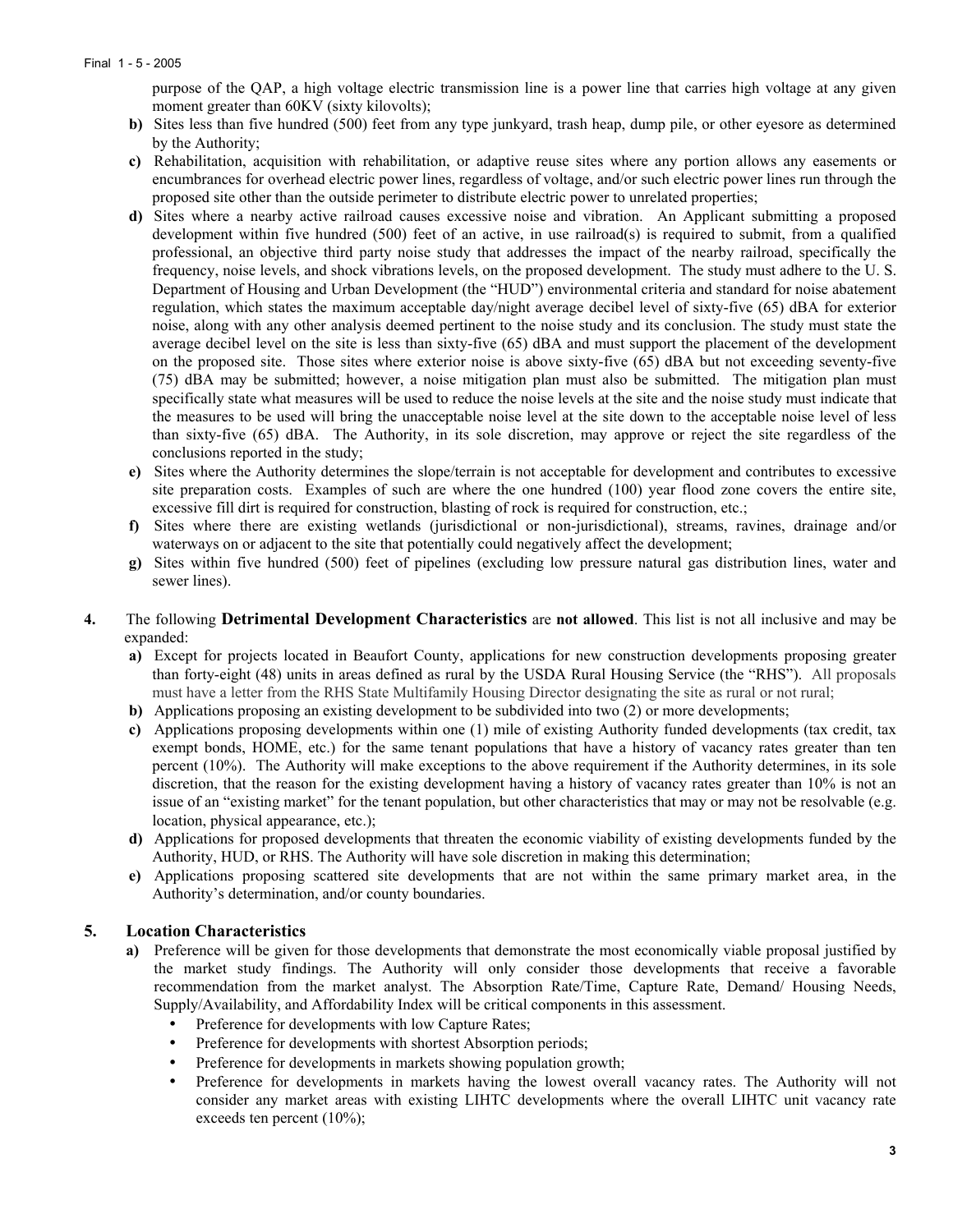- Preference for developments with LIHTC developments in the same market area that are reporting waiting lists;
- Preference for developments in markets with improving employment trends;
- **b)** Preference for developments located in Qualified Census Tracts (the "QCT") that contribute to a concerted Community Revitalization Development Plan as required by the Code. To receive preference, a letter from the chief executive officer of the local governing body must be submitted stating that the development will be a positive contribution to the revitalization along with a copy of the CRDP. The Authority will only consider those CRDP's that have been in effect for at least twelve (12) months prior to the date of the Tier Two Application submission date and a copy of the official resolution adopting the CRDP must be provided.

## **III. CRITERIA for TIER TWO REVIEW**

## **FINANCIAL CHARACTERISTICS:**

**1.** The Authority encourages high-quality, energy-efficient construction materials and building practices, however it must insure that development costs represented are based on reasonable estimates within acceptable levels. Only developments that propose Eligible Basis costs per heated square foot within an acceptable range as determined by the Authority will be considered for this preference.

## **DEVELOPMENT CHARACTERISTICS:**

- **1.** Preference will be given to developments based on the utilization of **durable construction**. To receive preference, the Architect and/or Professional Engineer Certification (the "**Exhibit G")** must be completed and submitted with the application.
	- **a) With respect to each building, one of the following**: (Higher Preference)
		- Brick veneer; or
		- Stone veneer; or
		- Brick veneer (40%) and remaining exterior siding fiber cement (hardiplank); or

Stone veneer (40%) and remaining exterior siding fiber cement (hardiplank).

 **With respect to each building, one of the following**: (Lower Preference)

Brick veneer (40%) and remaining exterior siding to be vinyl siding with a thickness of at least .044 mils; or Stone veneer (40%) and remaining exterior siding to be vinyl siding with a thickness of at least .044 mils; or Full fiber cement (hardiplank) or cedar siding.

 **With respect to each building, the following**: (Lowest Preference) Full vinyl siding with thickness of .044 mils;

- **b)** Roof shingles that are architectural style and warranted for a minimum of thirty (30) years;
- **c)** Steel entry doors that are six-panel colonial with peephole.
- **2.** Preference will be given to developments at or below seventy-two (72) total units.
- **3.** Preference will be given for the following **Design Quality Standards.** To receive preference, an **Exhibit G** must be completed and submitted with the application:
	- **a)** Sidewalk access to all parking spaces;
	- **b)** Curbing for paved areas throughout the development site including the parking areas. For proposed single-family, duplex, or townhouse developments paved driveways are eligible if provided for each residence;
	- **c)** All units have balconies, patios or sunrooms;
	- **d)** New plantings to create shaded spaces for seating areas, playground and/or other recreation uses;
	- **e)** Irrigation/sprinkler system serving all landscaped areas or installation of drought resistant plants and shrubs;
	- **f)** A minimum 1,200 sq. ft. community building. The square footage counted toward this total may include a leasing office, equipped exercise room, and equipped computer center. Laundry rooms and storage/maintenance rooms will not be considered as part of the 1,200 sq. ft. minimum;
	- **g)** All bedroom closet doors are side-hinged (no bi-fold or sliding doors).
- **4.** Preference will be given to developments that include the following extra amenities. To receive preference, an **Exhibit G** must be completed and submitted with the application:
	- **a)** Washer/Dryer hookups in all units;
	- **b)** Microwave oven in all units;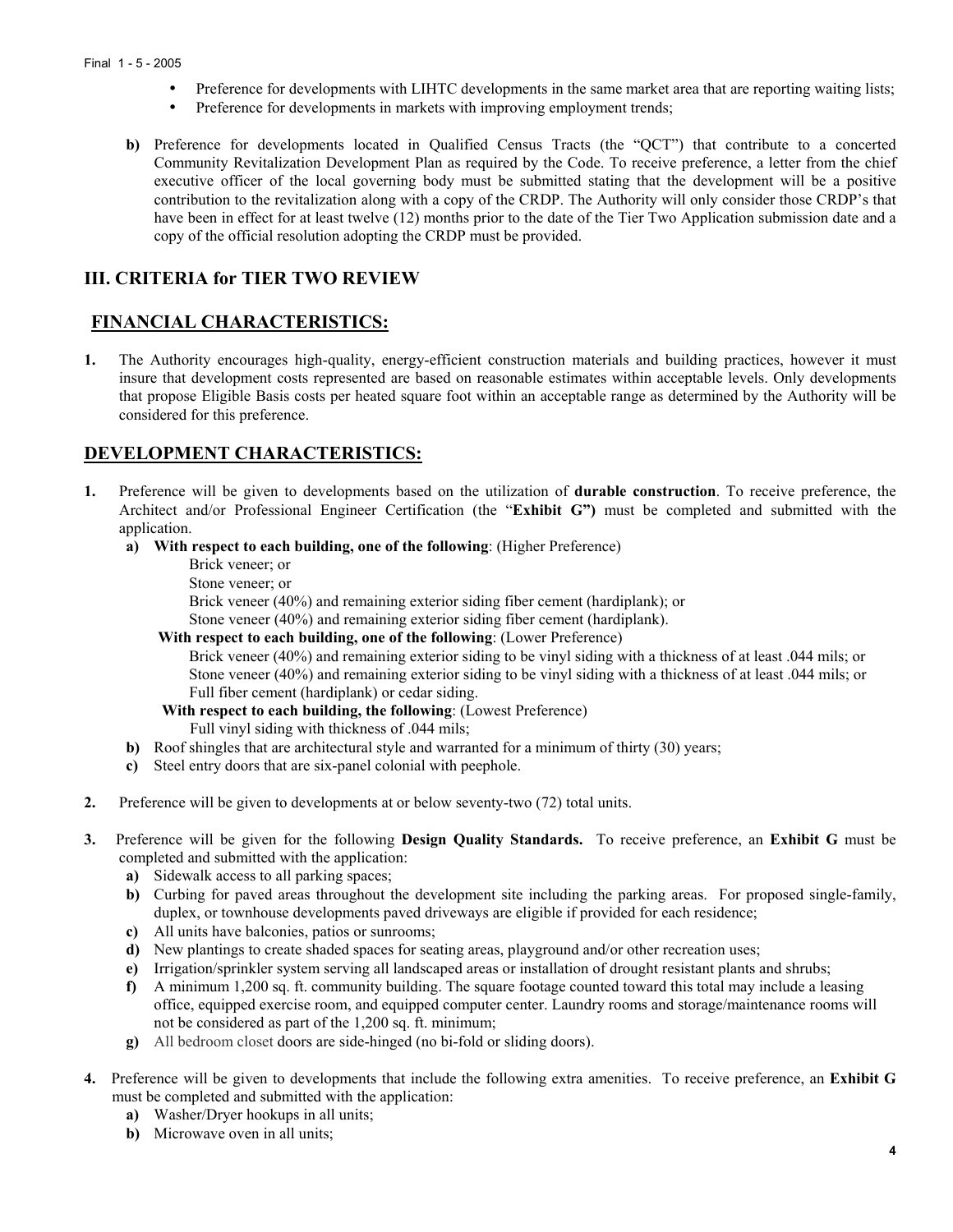#### Final 1 - 5 - 2005

- **c)** Garbage disposal in all units;
- **d)** Dishwasher in all units;
- **e)** Range queen or comparable extinguishing system over stove;
- **f)** Ceiling fan with attached light connected to a wall switch in all bedrooms in all units;
- **g)** All units pre-wired for cable television hook-ups in the living room and one (1) per bedroom;
- **h)** All units pre-wired for high speed (broadband) Internet hook-up with at least one (1) centrally located connection port and one (1) additional connection port per bedroom.
- **5.** Preference will be given to developments that utilize the following minimum design criteria. To receive preference, an **Exhibit G** must be completed and submitted with the application.
	- **a)** Preference will be given for providing a minimum square footage per unit based on the number of bedrooms per unit as specified in the following table. To qualify, all of the units must meet the minimum square footage per unit. The Authority considers the square footage of an individual unit to be measured from the mid-point (center) of each exterior or common wall to the mid-point (center) of the opposite exterior or common wall;

| <b>Bedrooms per unit</b> | <b>Square Footage per unit</b> |
|--------------------------|--------------------------------|
| One                      | 700                            |
| Two                      | 850                            |
| Three                    | 1,000                          |
| Four                     | 1.150                          |

**b)** Preference will be given for providing bathrooms per unit based on the number of bedrooms according to the following table. To qualify, all the units must provide the minimum number of bathrooms as specified in the table;

| Bedrooms per unit | <b>Bathrooms per unit</b> |
|-------------------|---------------------------|
| One               | One                       |
| Two               | Two                       |
| Three             | Two                       |
| Four              | Two and one-half          |

- **6.** Preference will be considered for adaptive reuse developments that are viable and economically sound. The definition of "adaptive reuse" is the conversion of an existing non-residential building(s) into a residential building(s). For this preference, the architect must certify on **Exhibit G** that the development will meet the following requirements;
	- **a)** Fifty percent (50%) of the square footage of each existing building(s) will be converted to residential use; and
	- **b)** If additional buildings/units are constructed to provide additional space, the total square footage of the previously existing building(s) constitutes a minimum of fifty percent (50%) of the total square footage of the entire development.

### **TARGETING CHARACTERISTICS:**

**1.** Preference will be given to developments designating rental housing for specific tenant populations as outlined in this section. In order to be considered for this Preference, the development/units must be designed and equipped to serve the needs of the designated tenant population. Such design and equipment must be in addition to the minimum design requirements necessary to comply with state and federally mandated accessibility requirements and must be fully described in the application.

A **Marketing Plan** must be submitted with the Tier Two application to receive this preference. Preference will only be considered for developments proposing one (1) of the following:

- **a** At least eighty percent **(80%)** of the units are designed, equipped and occupied by older person(s) fifty-five (55) years
- **)**  of age or older. The remaining twenty percent (**20%)** of units must be designed, equipped, and occupied by special needs populations. All new construction developments are limited to one (1) or two (2) bedroom units*.* All new construction developments greater than a one (1) story structure must be accessible to all additional stories by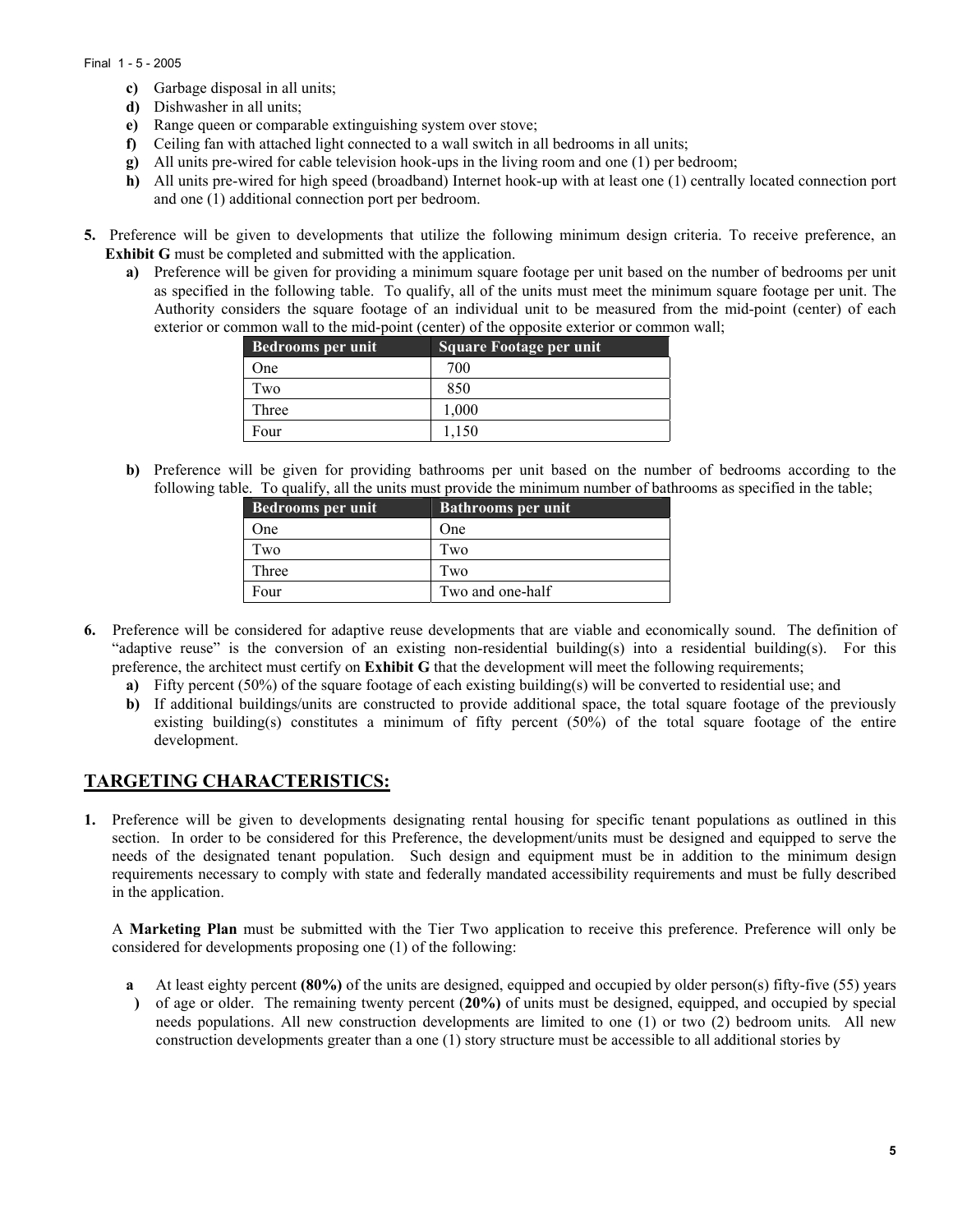elevators. Acquisition with rehabilitation developments more than one (1) story must provide evidence that **existing** elevators have received regular maintenance and are in good working condition as of the Tier Two application submittal date to service all upper level rental units. **100%** Older person developments are eligible for this preference;

- **b)** One hundred percent **(100%)** of the development is designed for individuals or families with children. To receive this preference at least twenty-five percent **(25%)** of the low-income units must contain three (3) or more bedrooms;
- **2.** Preference will be given to developments that elect to reserve, for the entire term of the LIHTC compliance period, twentyfive percent (25%) of the low-income units to households with incomes at fifty percent (50%) or less of AMI;
- **3.** Preference will be given to proposals seeking, for the entire term of the tax credit compliance period, to restrict greater percentages of their low-income units to the 50% **rent** limits. Preference will be given to proposals based on the percentage of low-income units restricted to the 50% **rent** limits;
- **4.** Preference will be given to developments that:
	- **a)** submit an acceptable **Conversion Agreement** that provides for **tenant ownership** at the end of the initial fifteen (15) year compliance period. In order to receive this preference, the Applicant must submit a conversion plan that includes a detailed timeline outlining how the tenants will become homeowners. The conversion plan must include all homebuyer counseling programs to be provided along with the financial procedure that will be used to transfer the rental units into single-family homes. The Applicant must execute a **Conversion Agreement** providing that the units will be converted to tenant ownership at the end of fifteen (15) years; OR
	- **b)** voluntarily extend their "compliance period" for an additional term of twenty or more years;
- **5.** Preference will be given to applications that elect to serve individuals on waiting lists for public housing. To receive this preference, the Applicant must include in their marketing plan a description of outreach, marketing and advertising methods used to attract individuals on public housing waiting lists as well as evidence that the public housing agencies have been contacted (i.e. copy of the **certified** letter sent to the PHA). Applicants must not use minimum income criteria to reject Section 8 Housing Choice Voucher Participants when their income reflects that they can pay their portion of the rent. The site's minimum income needed for a household to pay the rent on the unit will be based on the actual amount that the Section 8 Housing Choice Voucher Participants would have to pay after the subsidy rather than the entire rent on the unit.

### **APPLICANT/DEVELOPMENT TEAM CHARACTERISTICS:**

**1.** Preference will be given to Applicant/Development Team(s) containing members with previous experience as General Partner (or equivalent in a limited liability company) in the development and successful implementation of LIHTC developments. This preference will be based on the "demonstrated experience and qualifications" of each Applicant/Development Team member. Any Applicant/Development Team containing any member that has been removed, debarred, or asked to voluntarily withdraw from a LIHTC partnership and/or has ever returned an entire allocation of LIHTC in South Carolina is ineligible for this preference. The qualifying Applicant/Development Team member(s) must have been the General Partner or equivalent for the previous LIHTC developments to qualify for this preference. All Applicant/Development Team members must complete a Previous Participation Certificate (see **Exhibit K** which will be due in Tier One);

The Applicant(s)/Development Team Characteristics preference is not available to any Applicant, Development Team member, General Partner, or equivalent entity that contains members that have been disqualified from participating in any other state or other allocating agency's LIHTC Program within the past ten (10) years.

Starting with 2005 forward, the Applicant(s)/Development Team Characteristics preference will not be available to any Applicant, Development Team member, General Partner, or equivalent entity containing members that have been reported to the IRS (Form 8823) for uncorrected non-compliance issues at the Authority's sole discretion. The Authority's determination of noncompliance violations is not subject to interpretation (appeal) or final IRS resolution of non-compliance violation.

### **IV. ADMINISTRATION OF THE QUALIFIED ALLOCATION PLAN**

The Authority reserves the right to resolve all conflicts, inconsistencies, or ambiguities, if any, in the QAP or that arises in administering, operating, or managing the reservation and/or allocation of the LIHTC Program. The Authority, at its sole